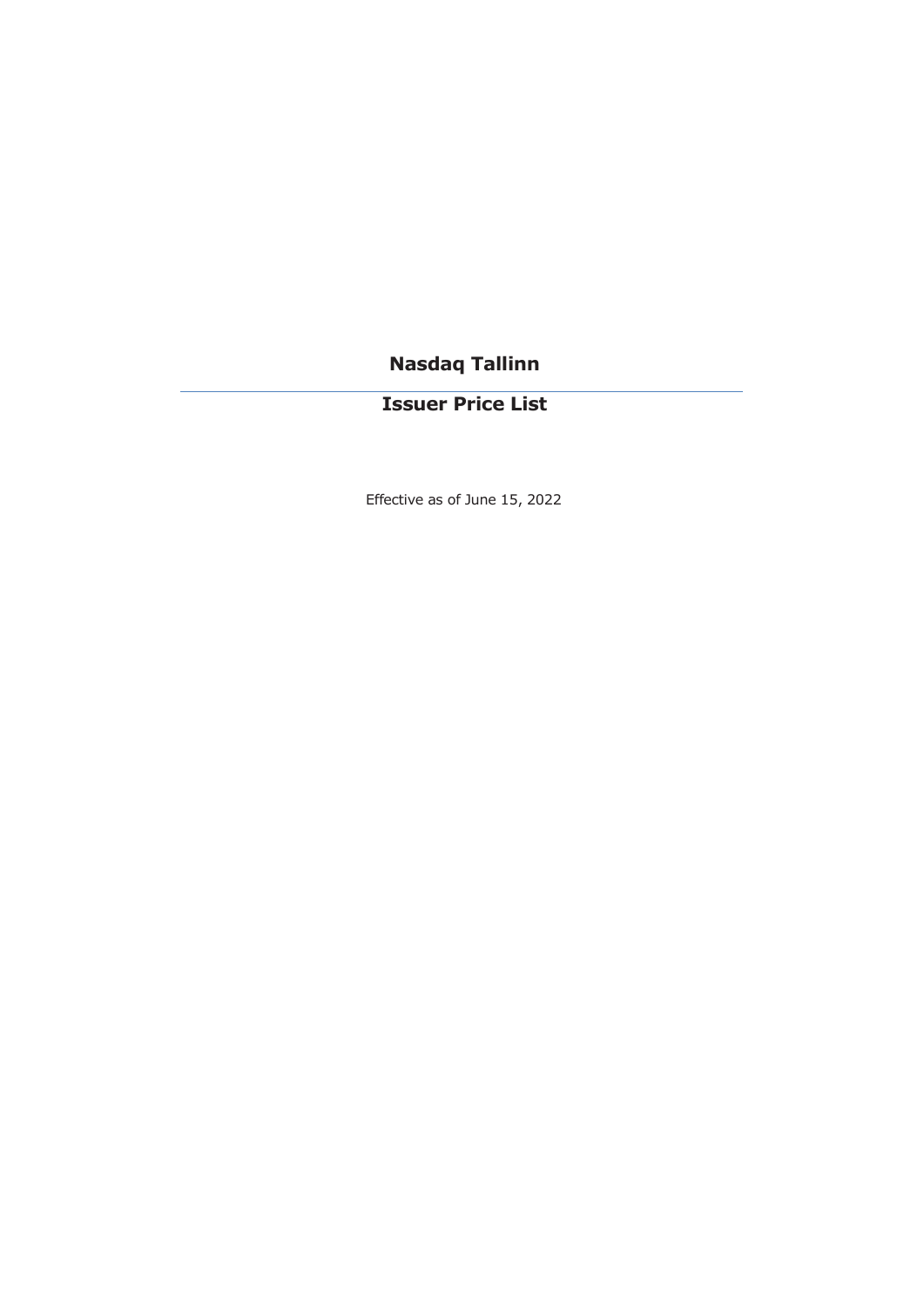# **ISSUER PRICE LIST**

| 1.             |  |
|----------------|--|
| 2.             |  |
| 3.             |  |
|                |  |
| $4_{-}$        |  |
| 5.             |  |
| 6.             |  |
| $6^{1}$ .      |  |
|                |  |
| 7 <sub>1</sub> |  |
| 8.             |  |
| 9.             |  |
|                |  |
|                |  |
|                |  |
|                |  |
|                |  |
|                |  |
|                |  |
|                |  |
|                |  |
|                |  |
|                |  |
|                |  |
|                |  |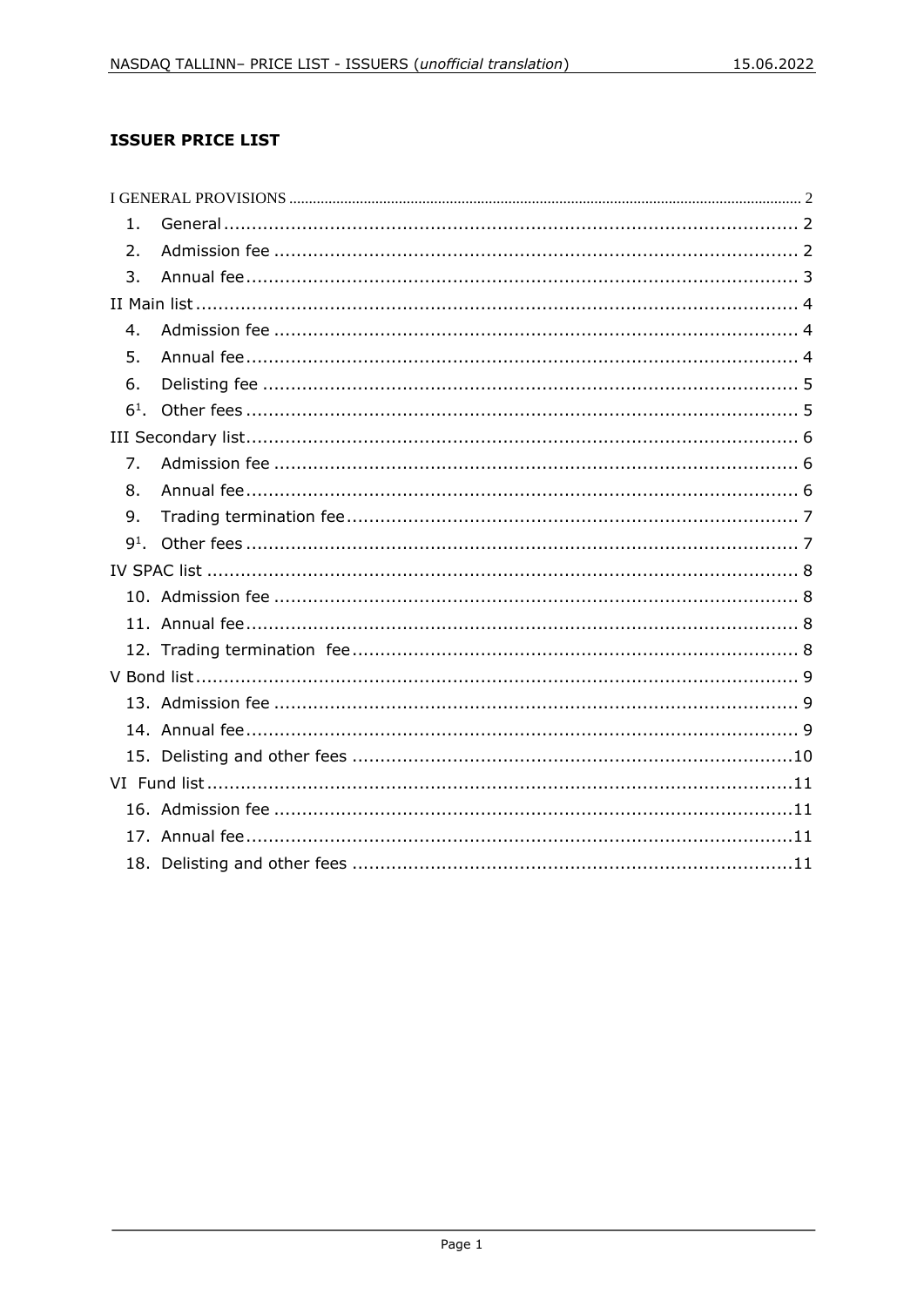# <span id="page-2-0"></span>**I GENERAL PROVISIONS**

#### <span id="page-2-1"></span>**1. General**

- 1.1. This price list (hereinafter: Issuer Price List) shall set out the fees charged by Nasdaq Tallinn (hereinafter: the Exchange) from Issuers in relation to the services provided by it to Issuers on the stock exchange and regulated market operated by it.
- 1.2. The Price List shall be effected and amended with the decision of the Management Board of the Exchange.
- 1.3. The payment is due the date stipulated in the Issuer Price List or on the invoice of the Exchange.
- 1.4. In case the payment is not made on due time, the Exchange may request a fine for delay of 0.1% of the unpaid amount per delayed day.
- 1.5. In the cases provided by law, VAT is added to the charges; these charges are marked with an asterisk \* for the sake of clarity.

#### <span id="page-2-2"></span>**2. Admission fee**

2.1. Upon admission to trading/listing, the Issuer shall pay admission fee; and application fee as a part of it. The admission fee is one-off, non-refundable fee, which may consist of fixed part (fixed fee) and variable part based on the average market capitalization of the securities (variable fee).

The admission fee shall be paid upon the listing/admission to trading. The admission fee is due by the date indicated in the invoice of the Exchange, but not later than two (2) trading days before the trading in the Issuer's securities begins.

2.2. Prior the listing/admission procedure, the Issuer shall pay an application fee (fee for commencing the listing/admission procedure). The application fee is due by the date indicated in the invoice of the Exchange.

After listing/admission to trading decision, the admission fee shall be offset against the application fee paid and the Issuer shall pay the remaining amount of the admission fee. If the Issuer's securities are not admitted to trading/not listed, the application fee shall not be refunded to the Issuer.

2.3. The admission fee for a Share Issuer is calculated based on the market value of the Issuer's shares to be listed or admitted to trading. The market value of the shares is understood as the price of the public offer of shares immediately preceding the admission to trading (the offer price multiplied by the number of shares), or, if there is no public offer, the weighted average price of the shares (the share price multiplied by the number of shares) in the Issuer CSD during ten (10) trading days preceding the listing decision or the decision on admission to trading. Where the market value is not estimable, the initial calculation of the admission fee will be made on the basis of the Issuer's owners' equity as stated in the Issuer's latest audited financial report. In such case, the amount of admission fee will be adjusted ten (10) trading days after the first trading day, based on the developed market value, calculated as the arithmetic mean of the products of the closing prices and numbers of shares for the first ten (10) trading days.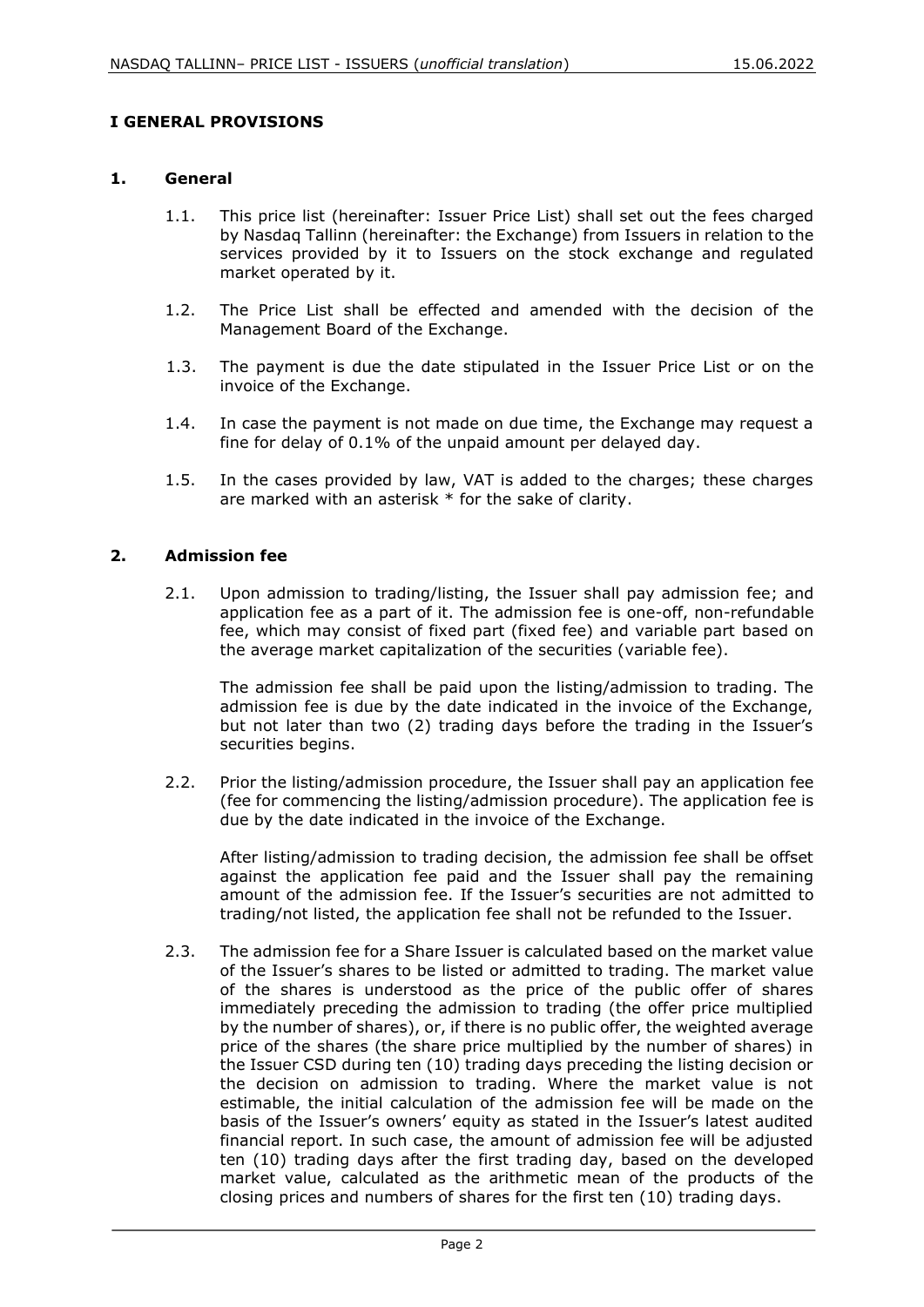- 2.4. In case of new issue of same type of shares, the size of the issue is found by multiplying the number of shares issued by the issue price. In case a nonmonetary payment is made for shares to be issued, the size of the issue is found by multiplying the number of shares issued by market price of the same type listed/admitted shares.
- 2.5. In case of possibility to apply discounts from admission fees under several clauses, only one of the relevant clauses is applicable.

# <span id="page-3-0"></span>**3. Annual fee**

- 3.1. The annual fee covers one calendar year and is payable as a combination of fixed fee and variable fee. The SPAC annual fee is payable as fixed fee only.
- 3.2. The annual fee is payable split by quarters, i.e. on a quarterly basis as a prepayment in the beginning of each quarter for each quarter to follow. The annual fee is due within 10 days after the date of respective invoice.

The SPAC annual fee is payable on annual basis, i.e. as a prepayment for the whole year in the beginning of the year. The annual fee is due by the date indicated in the respective invoice.

3.3. In the beginning of each quarter the Exchange calculates the fee for the pending quarter based on the data from the previous quarter.

The variable part of the annual fee for shares is calculated on basis of the market value of listed or tradable shares.

The market value of the securities is calculated by taking the arithmetic average of the securities' market value, whereas the securities' market value is found by multiplying the number of shares by closing prices of these securities during all trading days of the previous quarter.

The variable part for bonds is calculated on the basis of total nominal value of the bond.

For fund units the total net asset value of the fund on the last date of each quarter is used in the calculations.

3.4. In case the securities are listed/admitted to trading or delisted/trading terminated in the middle of a quarter, the fee is calculated proportionally for those months when the securities are listed/tradable, by dividing the quarterly fee by three and multiplying the result by number of months named above.

In case SPAC is admitted to trading or the period for completion of the Business Combination specified in the Listing Rules clause 17.5. ends during the year, the fee is calculated proportionally for those months when the securities are tradable, by dividing the annual fee by twelve and multiplying the result by number of months named above.

In calculations, half a month is treated as a full month.

3.5. In case of possibility to apply discounts from annual fees under several clauses, only one of the relevant clauses is applicable.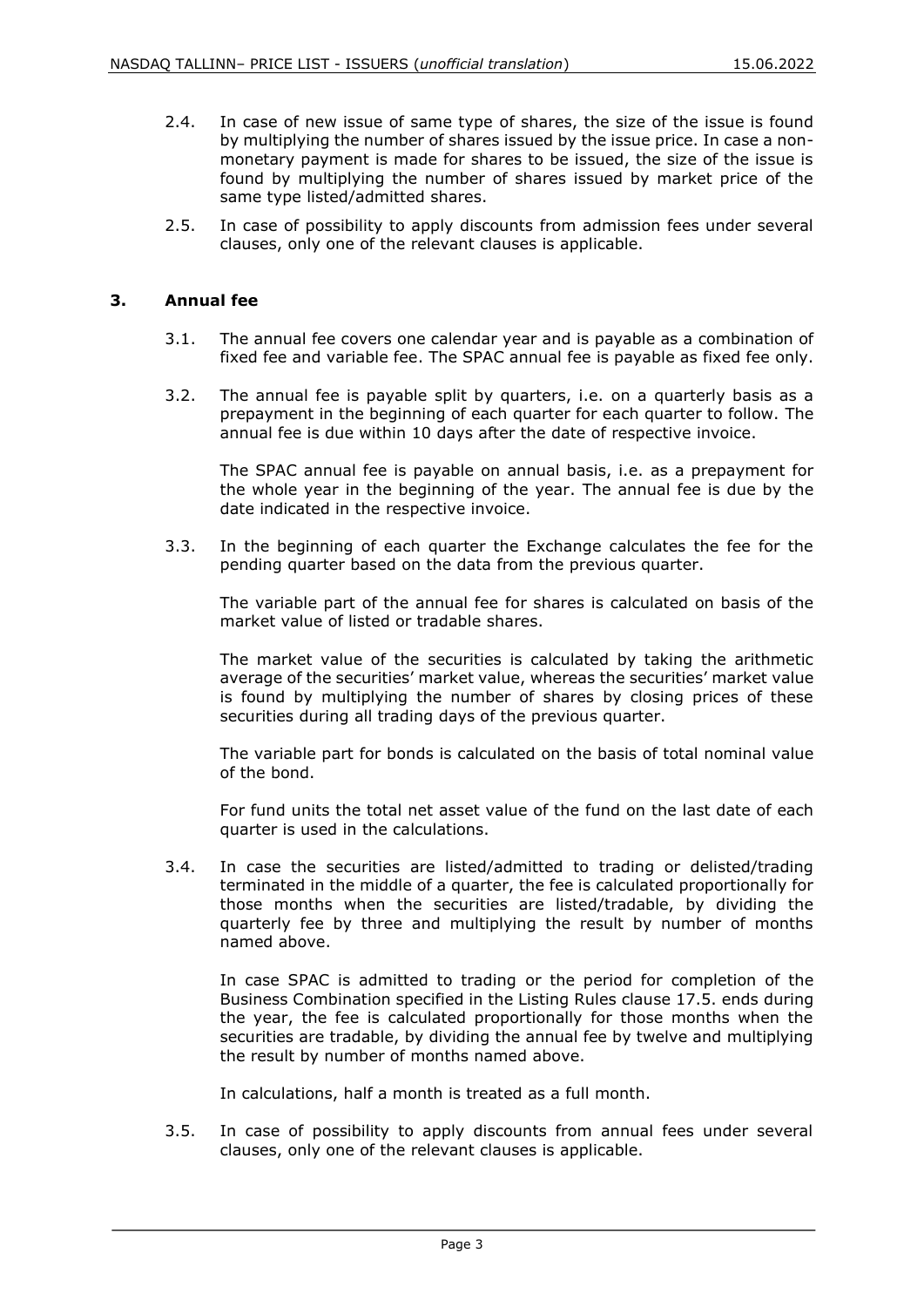# <span id="page-4-0"></span>**II MAIN LIST**

#### <span id="page-4-1"></span>**4. Admission fee**

| 4.1. | Fixed fee             | EUR $6.390*$          |
|------|-----------------------|-----------------------|
|      | Variable fee          | $0.02\%$ of the MCAP* |
|      | Maximum admission fee | EUR $31.955*$         |

Upon listing the Issuer shall pay admission fee in the amount of 6,390 euros, plus 0.02% of the market value of shares to be listed\*. The maximum amount of the admission fee is 31,955 euros\*.

| 4.2. | Application fee | EUR 2,000* |
|------|-----------------|------------|
|      |                 |            |

| 4.3. | Fixed fee for new issue    | EUR 3,195*           |
|------|----------------------------|----------------------|
|      | Variable fee for new issue | 0.02% of issue size* |
|      | Maximum new issue fee      | EUR $6,390*$         |

For new issue of the same type shares as listed on the Main list, the admission fee is 3,195 euros, plus 0.02% of the size of issue\*. The maximum amount of the admission fee is 6,390 euros\*.

4.4. Transfer under Issuer's application 50% discount

If the Issuer's shares are transferred from the Secondary List or First North to the Main list on the basis of the Issuer's application, 50% of the admission fee is payable. For First North Issuer this is applicable only if at least 12 months has passed since admission to trading to First North.

# 4.5. Transfer under Exchange's proposal Free of charge

If the Issuer's shares are transferred from Secondary List to the Main list at the proposal of the Exchange, no additional fee is payable.

4.6. Admission fee for bonus issue EUR 1,280\* Admission fee for freely transferable rights EUR 1,280\*

The admission fee for bonus issue or freely transferable rights related to the Main list shares, is 1,280 euros\*, irrespective of the size of the issue

4.7. Closed issue to employees entitled the series of charge

No admission fee is payable for closed issue of shares to the Issuer's employees or management.

# <span id="page-4-2"></span>**5. Annual fee**

| 5.1. | Fixed fee per MCAP under EUR 64M    | EUR 958 $*$                 |
|------|-------------------------------------|-----------------------------|
|      | Variable fee per MCAP under EUR 64M | $0.0075\%$ of the MCAP $^*$ |
|      | Fixed fee per MCAP over EUR 64M     | EUR $5.752*$                |
|      | Variable fee per MCAP over EUR 64M  | $0.00035\%$ of the MCAP*    |

An Issuer whose shares are listed on the Main list shall pay quarterly fee of 958 euros plus 0.0075% of the market value of the Issuer's shares\*.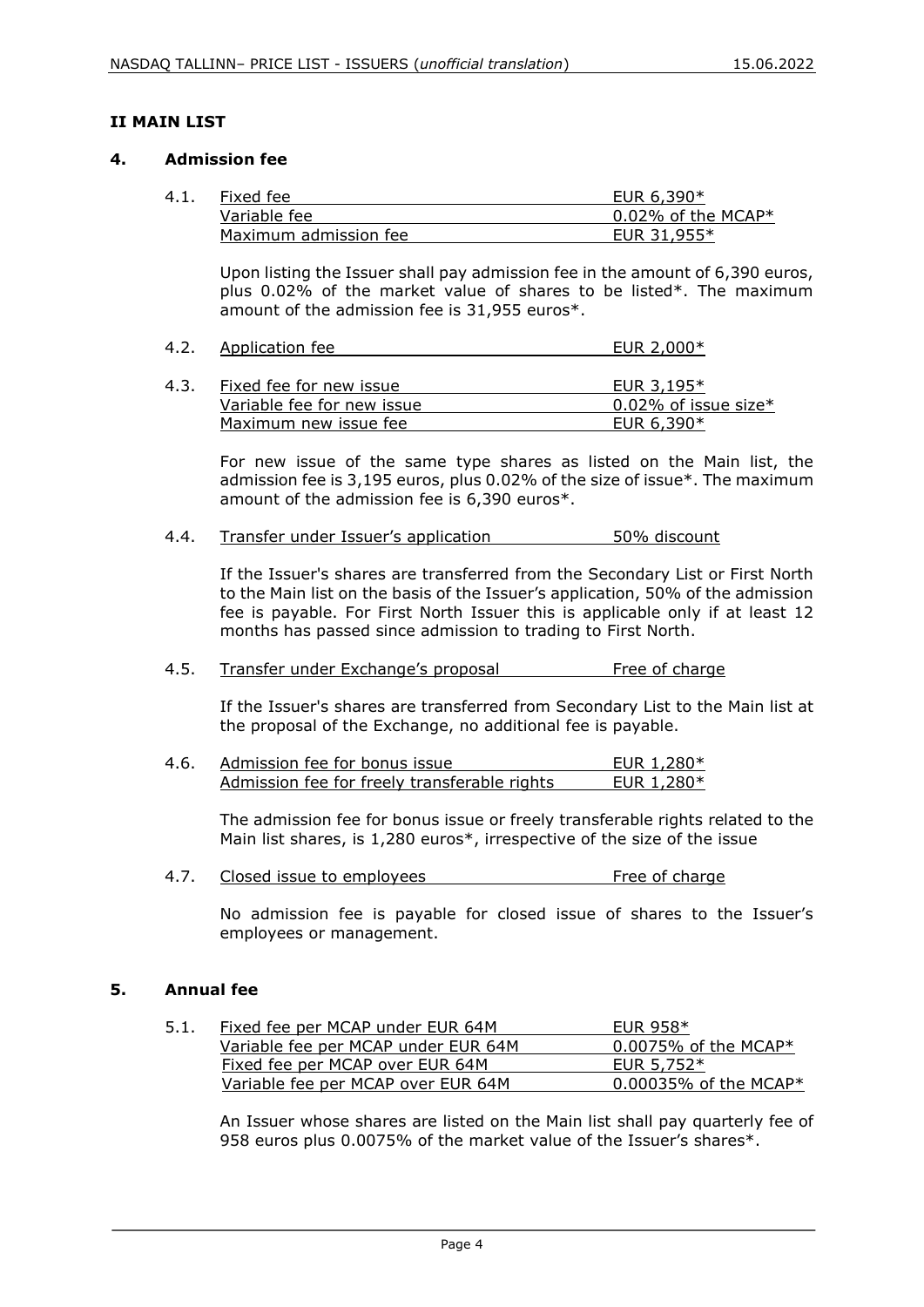In case the market value of the Issuer's shares exceeds the 64,000,000 euros limit, the amount of the quarterly fee is 5,752 euros plus 0.00035% of the market value which exceeds the above stipulated market value limit\*.

# <span id="page-5-0"></span>**6. Delisting fee**

| 6.1 | Delisting fee fixed part    | EUR $3.195*$           |
|-----|-----------------------------|------------------------|
|     | Delisting fee variable part | 3x last quarterly fee* |

Upon termination of the listing (*delisting*), the Issuer shall pay a delisting fee in the amount of 3,195 euros plus three times the amount of the annual fee paid (to be paid) by the Issuer for the last quarter\*.

- 6.2. Delisting fee is payable also if delisting is initiated by the Exchange or if basis for delisting is prescription of the Financial Supervisory Authority.
- 6.3. No delisting fee is charged for the delisting of temporary securities or temporarily listed securities, in case they are delisted due to redemption or expiration or in case they are delisted due to admission to trading to the Secondary list/First North.

#### <span id="page-5-1"></span>**6<sup>1</sup> . Other fees**

6.4. Change in the nominal value (including ISIN code change) EUR  $500*$ 

The processing fee in case of change of nominal value of shares at the request of the Issuer if the ISIN code of the shares is changed shall be 500 euros\*.

6.5. Change in the trading code EUR 1,000\*

The fee for changing the trading code for shares at the request of the Issuer shall be 1,000 euros\*.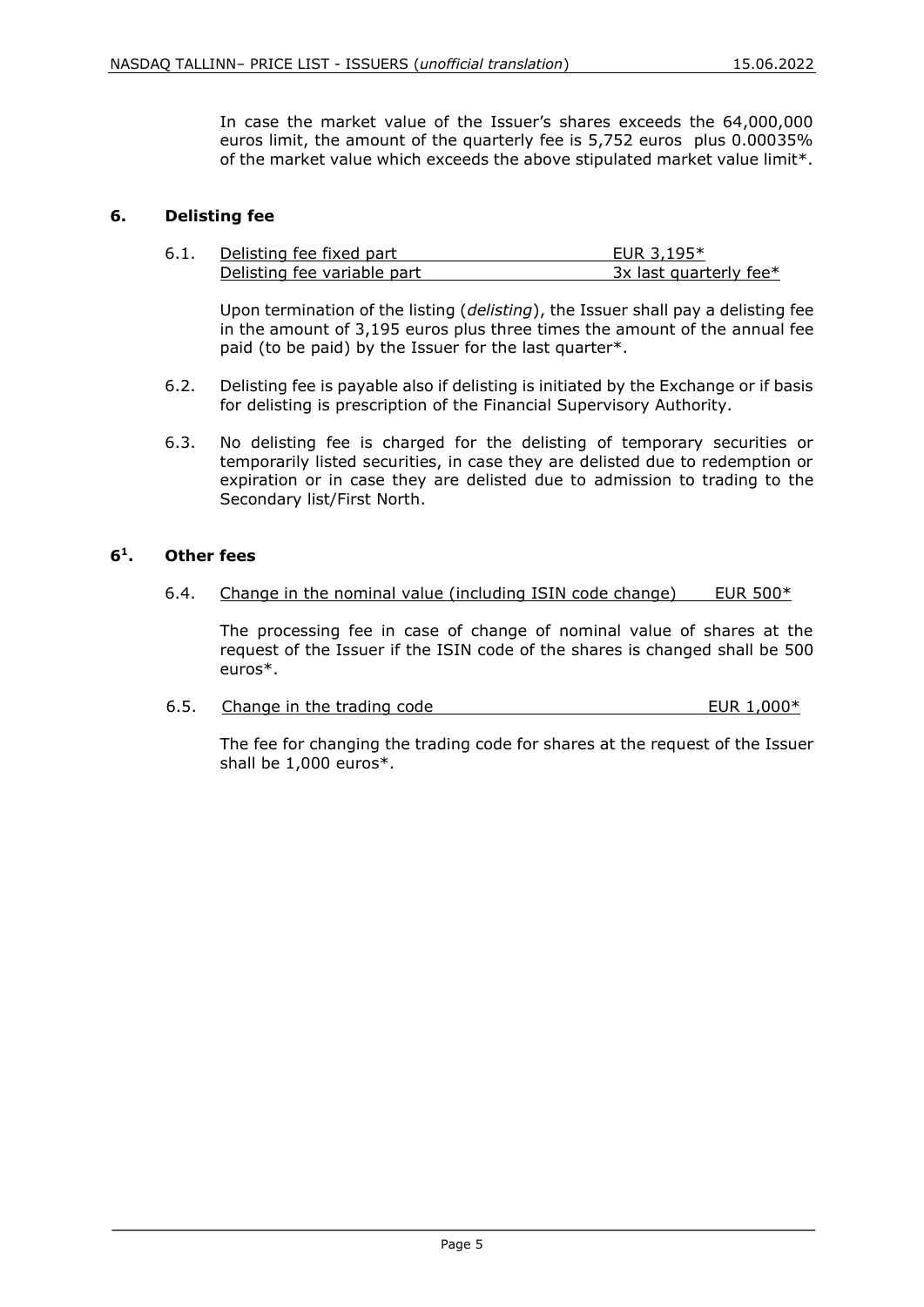# <span id="page-6-0"></span>**III SECONDARY LIST**

#### <span id="page-6-1"></span>**7. Admission fee**

| Fixed fee             | EUR $3.195*$          |
|-----------------------|-----------------------|
| Variable fee          | $0.02\%$ of the MCAP* |
| Maximum admission fee | EUR 12,780*           |

Upon admission to trading, the Issuer shall pay an admission fee in the amount of 3,195 euros, plus 0.02% of the market value of shares\*. The maximum amount of the admission fee is 12,780 euros\*.

| 7.2. | Application fee | EUR 2,000* |
|------|-----------------|------------|
|      |                 |            |

| 7.3. | Fixed fee for new issue    | EUR 1,915*              |
|------|----------------------------|-------------------------|
|      | Variable fee for new issue | $0.02\%$ of issue size* |
|      | Maximum new issue fee      | EUR 4.795 $*$           |

For new issue of same class shares traded on the Secondary list, the admission fee is 1,915 euros, plus 0.02% of the size of issue\*. The maximum amount of the admission fee is 4,795 euros\*.

7.4. Transfer under Issuer's application 50% discount

If the Issuer's shares are transferred from the Main List or First North to the Secondary list on the basis of the Issuer's application, the 50% of the admission fee is payable. For First North Issuer this is applicable only if at least 12 months has passed since admission to trading to First North.

# 7.5. Transfer under Exchange's proposal Free of charge

If the Issuer's shares are transferred from Main List to the Secondary list at the proposal of the Exchange, no additional fee is payable.

7.6. Admission fee for bonus issue EUR 640\* Admission fee for freely transferable rights  $EUR 640*$ 

> The admission fee of bonus issue or freely transferable rights related to the Secondary list shares is 640 euros\*, irrespective of the size of the issue.

7.7. Closed issue to employees The Contract Charge of charge

No admission fee is payable for closed issue of shares to the Issuer's employees or management.

# <span id="page-6-2"></span>**8. Annual fee**

| 8.1. | Fixed fee per MCAP under EUR 38M    | EUR 958 $*$              |
|------|-------------------------------------|--------------------------|
|      | Fixed fee per MCAP over EUR 38M     | EUR $3.835*$             |
|      | Variable fee per MCAP under EUR 38M | $0.0075\%$ of the MCAP*  |
|      | Variable fee per MCAP over EUR 38M  | $0.00035\%$ of the MCAP* |

An Issuer whose shares are admitted to trading on the Secondary list shall pay a quarterly fee of 958 euros plus 0.0075% of the market value of the Issuer's shares\*.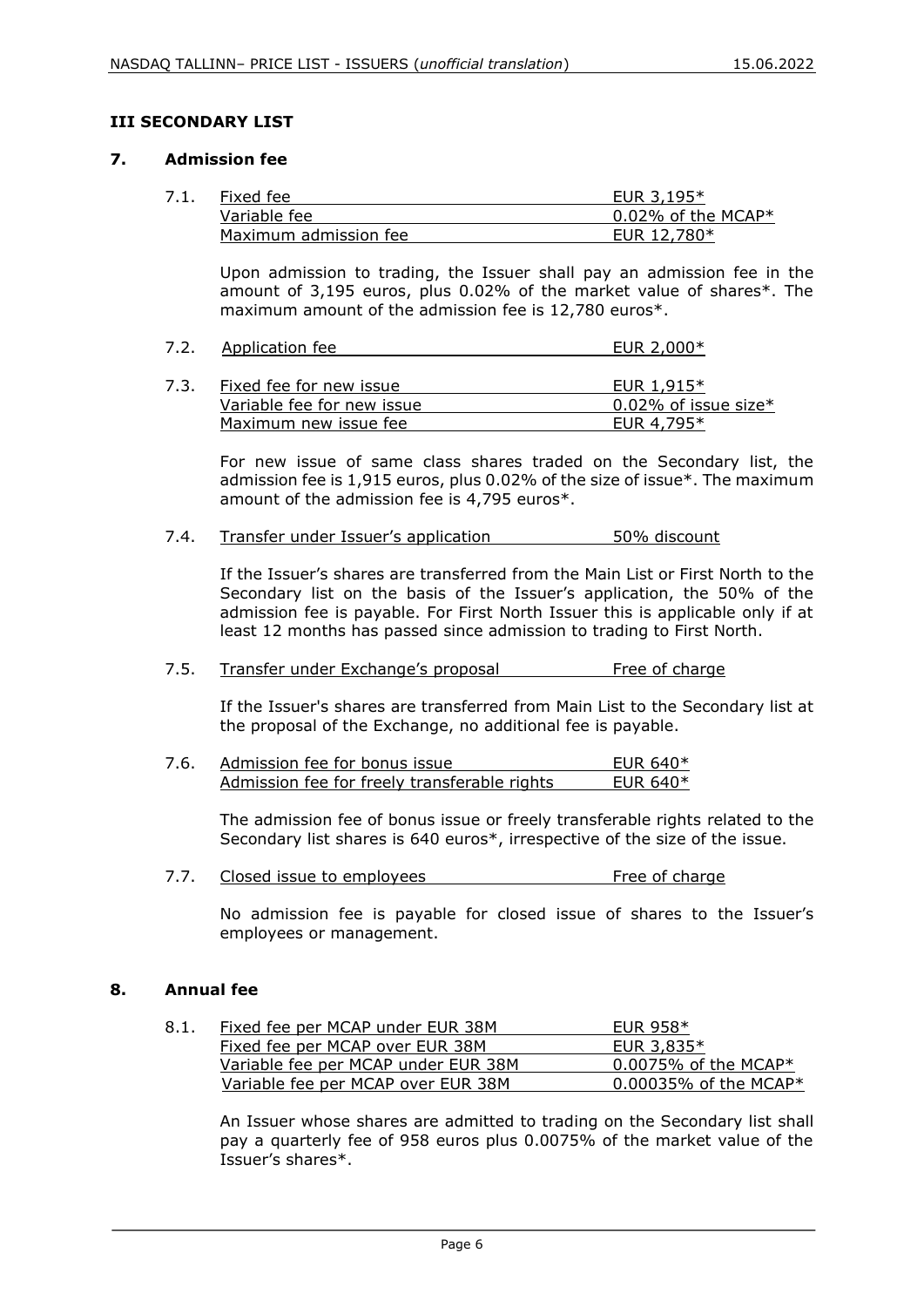In case the market value of the Issuer's shares exceeds the 38,000,000 euros limit, the amount of the quarterly fee is 3,835 euros plus 0.00035% of the market value which exceeds the market value limit set forth above\*.

# <span id="page-7-0"></span>**9. Trading termination fee**

| 9.1. | Termination fee fixed part    | EUR $3.195*$             |
|------|-------------------------------|--------------------------|
|      | Termination fee variable part | $3x$ last quarterly fee* |

Upon termination of the trading, the Issuer shall pay a trading termination fee in the amount of 3,195 euros plus three times the amount of the fee paid (to be paid) by the Issuer for the last quarter\*.

- 9.2. Trading termination fee is payable also if trading termination is initiated by the Exchange or if basis for trading termination is prescription of the Financial Supervisory Authority.
- 9.3. No trading termination fee is charged for the termination of trading in shares or investment fund units and temporary securities or temporarily listed securities, in case the trading is terminated due to redemption or expiration or in case the trading is terminated due to listing on the Main list or admission to the First North.

#### <span id="page-7-1"></span>**9<sup>1</sup> . Other fees**

9.4. Change in the nominal value (including the ISIN code change) EUR  $500*$ 

The processing fee in case of change of nominal value of shares at the request of the Issuer if the ISIN code of the shares is changed shall be EUR 500\*.

9.5. Change in the trading code  $\blacksquare$  EUR 1,000\*

The fee for changing the trading code for shares at the request of the Issuer shall be EUR 1,000\*.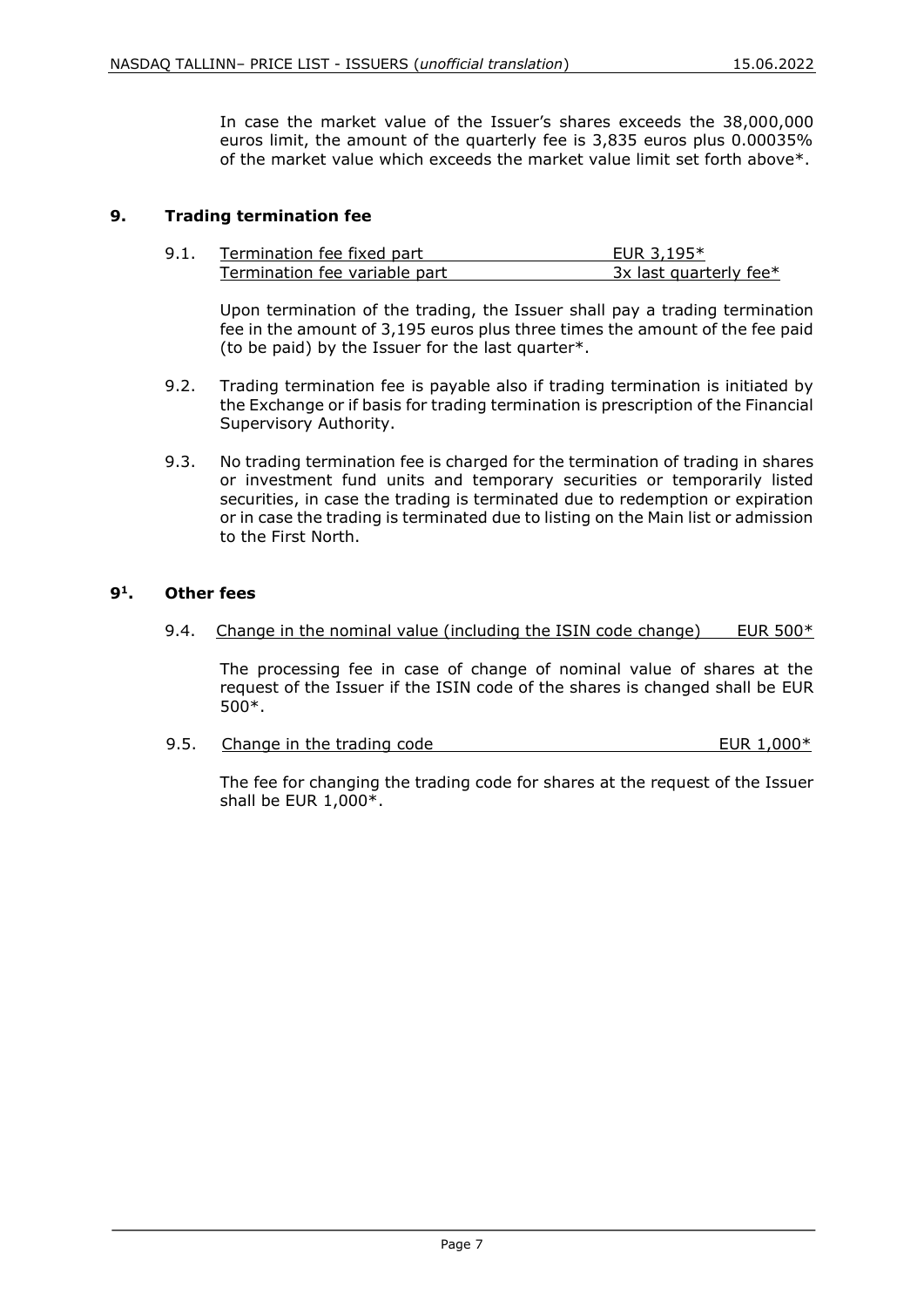# <span id="page-8-0"></span>**IV SPAC LIST**

# <span id="page-8-1"></span>**10. Admission fee**

| 10.1. | <b>Fixed Application fee</b> | EUR 25,000* |
|-------|------------------------------|-------------|
|       | Variable fee                 | -           |
|       | Admission fee                | -           |

Upon submitting the admission application, the Issuer who is applying its shares to be admitted to trading shall pay an application fee in the amount of 25,000 euros\*.

#### <span id="page-8-2"></span>**11. Annual fee**

11.1. Fixed fee **EUR 20,000\*** Variable fee

An Issuer whose shares are admitted to trading on the SPAC list shall pay an annual fee of 20,000 euros\*

No reimbursements will be made to the SPAC annual fee in case of delisting prior to the expiration of time set for completion of the Business Combination specified in the Listing Rules clause 17.5.

# <span id="page-8-3"></span>**12. Trading termination fee**

No trading termination fee is charged for the termination of trading in shares of SPAC, in case the trading is terminated due to expiration of time set for the completion of the Business Combination or due to the listing/admission to trading of the Business Combination.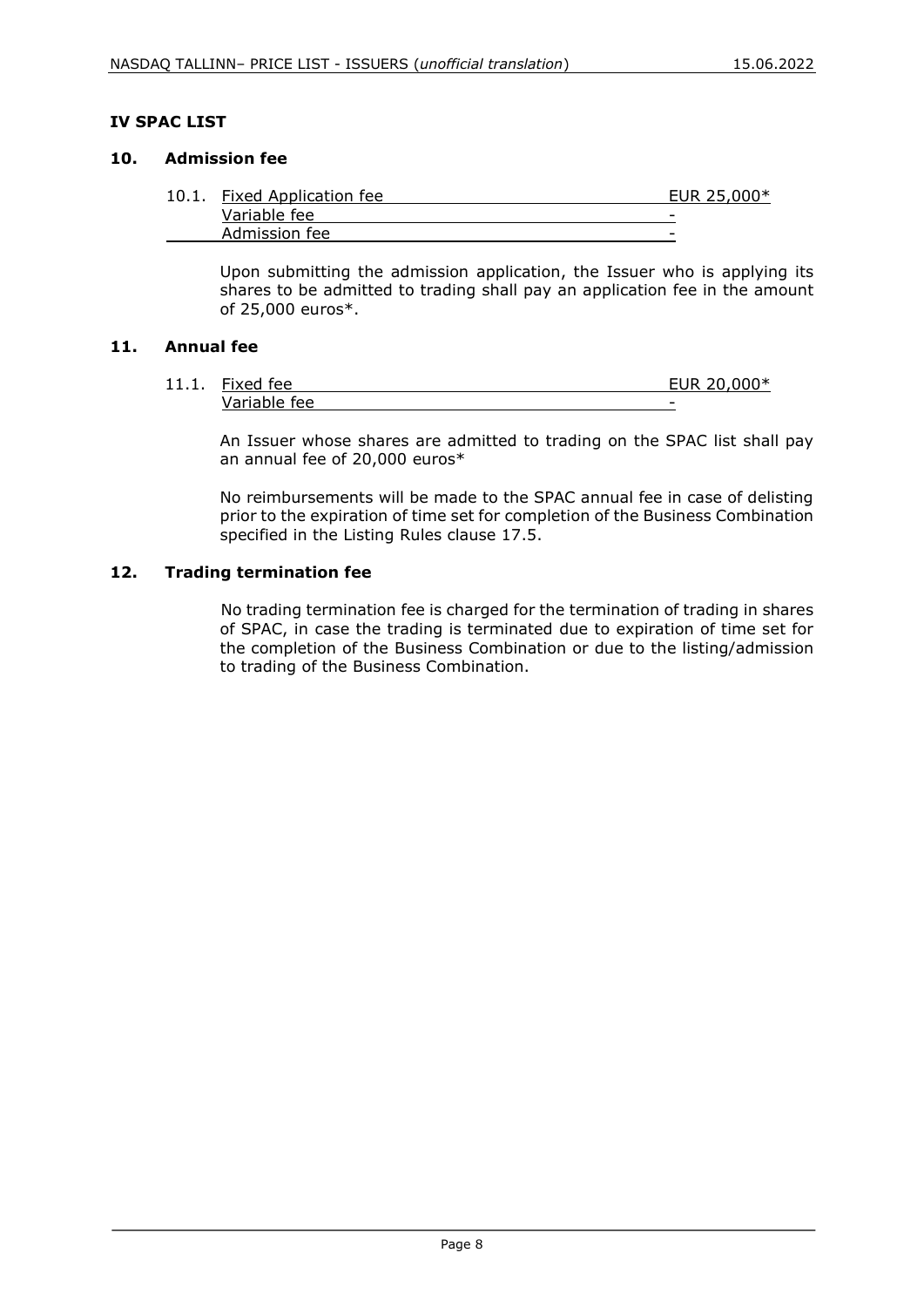# <span id="page-9-0"></span>**V BOND LIST**

#### <span id="page-9-1"></span>**13. Admission fee**

13.1. Fixed fee EUR 3,000\*

Upon listing the Issuer shall pay an admission fee for debt securities in the amount of EUR 3,000\* per one issue.

- 13.2. Application fee EUR 700\*
- 13.3. Fixed fee for a new issue EUR 500\*

For new issue of same class debt securities traded on the Bond list, the admission fee is 500 euros\*.

| 13.4. Fixed fee for program                    | EUR $6,500*$ |  |
|------------------------------------------------|--------------|--|
| Fixed fee for each new issue starting from 4th | EUR 1.000*   |  |

Upon listing the debt securities issued under the program, the Issuer shall pay an admission fee in the amount of EUR 6,500\*.

If more than three (3) issues are conducted under the program the admission fee for each next issue (starting from 4th), the Issuer shall pay an additional fee in the amount of EUR 1,000\* per issue.

13.5. Admission fee for structured products:

| first 10 issues                              | EUR 150* per issue;  |
|----------------------------------------------|----------------------|
| from the 11th to the 50 <sup>th</sup> issue  | EUR 100* per issue;  |
| from the 51th to the 100 <sup>th</sup> issue | EUR 60* per issue    |
| for the 101th and every subsequent issue     | EUR $30*$ per issue. |

13.6. In case the Issuer of debt securities is the state or a municipal administration 50% of the admission fee is applicable.

# <span id="page-9-2"></span>**14. Annual fee**

14.1. Short-term debt securities Free of charge

The annual fee for listing of short-term debt securities (maturity under one year) is not applicable.

14.2. Long-term debt securities

| 14.2.1. fixed fee, total nominal value up to EUR 10,000,000 |  |  |  |  |            |
|-------------------------------------------------------------|--|--|--|--|------------|
|                                                             |  |  |  |  | EUR 2,200* |
|                                                             |  |  |  |  |            |

Variable fee -

14.2.2. Fixed fee, total nominal value exceeds 10,000,000 euros

|              | EUR $2,200*$ |
|--------------|--------------|
| Variable fee | $0,005\%$    |

If the total nominal value of debt securities exceeds 10,000,000 euros, the Issuer shall pay 2,200 euros\* plus 0.005% from the total nominal value of debt securities that exceeds 10,000,000 euros.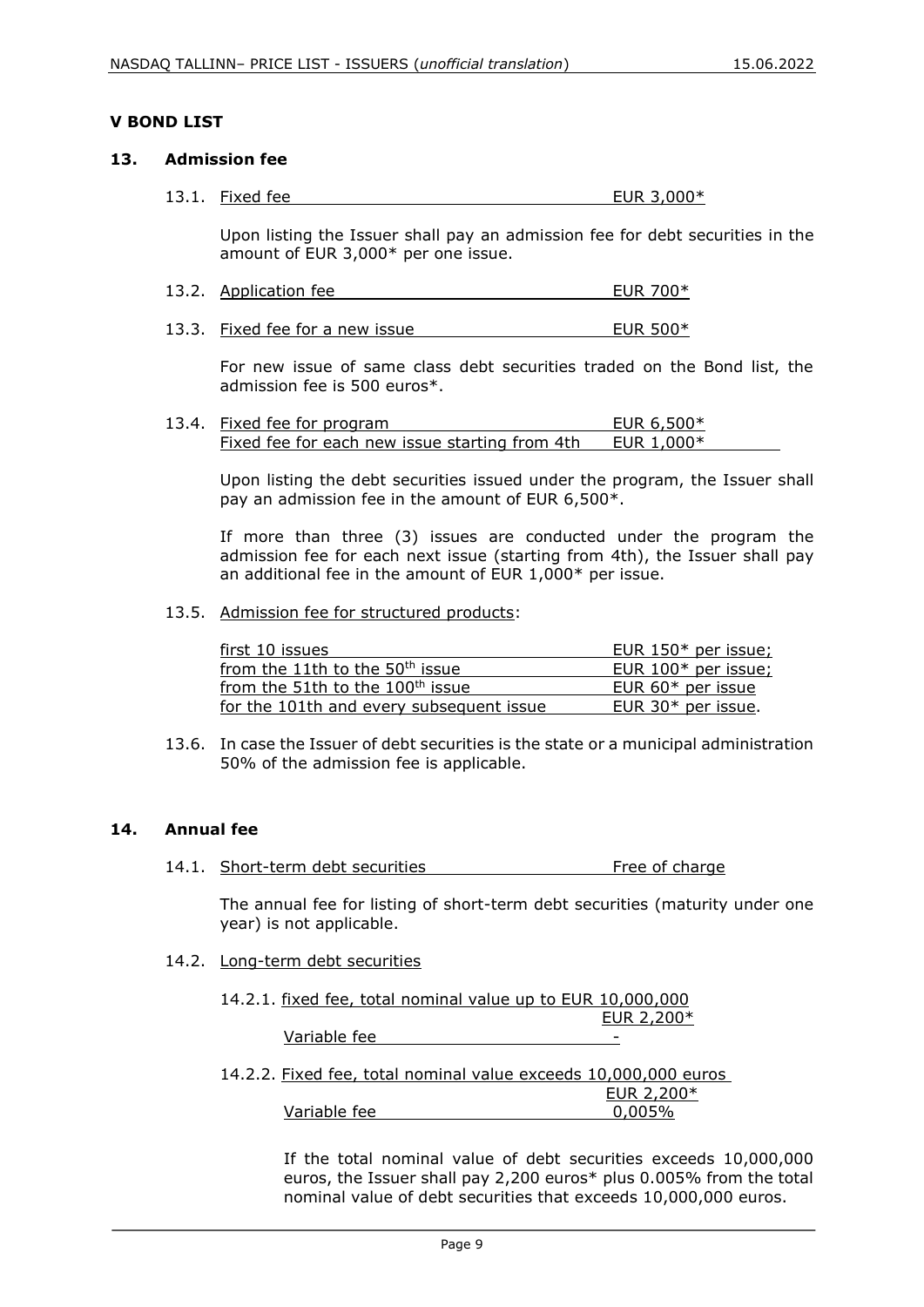| 14.2.3. Fixed fee, total nominal value exceeds 50,000,000 euros |            |
|-----------------------------------------------------------------|------------|
|                                                                 | EUR 4,200* |
| Variable fee                                                    | $0.001\%$  |

If the total nominal value of debt securities exceeds 50,000,000 euros, the Issuer shall pay 4,200 euros\* plus 0.001% from the total nominal value of debt securities that exceeds 50,000,000 euros.

| 14.2.4. Fixed fee, total nominal value exceeds 100,000,000 euros |  |  |         |               |
|------------------------------------------------------------------|--|--|---------|---------------|
|                                                                  |  |  |         | EUR 4,700 $*$ |
| Variable fee                                                     |  |  | 0,0001% |               |

If the total nominal value of debt securities exceeds 100,000,000 euros, the Issuer shall pay 4,700 euros\* plus 0.0001% from the total nominal value of debt securities that exceeds 100,000,000 euros.

- 14.3. Annual fee for structured products EUR 100\* per issue
- 14.4. In case the Issuer of debt securities is the state or a municipal administration, 50% of the annual fee is applicable.

# <span id="page-10-0"></span>**15. Delisting and other fees**

15.1. Change in nominal value EUR 500\*

The processing fee for change of nominal value of debt securities shall be EUR 500\*.

15.2. Change in issue size EUR 500\*

The processing fee for change (increase or decrease) of the issue size (the number of securities) shall be EUR 500\*.

15.3. Delisting before official maturity EUR 1,000\*

For delisting of debt securities prior to maturity or by maturity prior the maturity date specified in initial documents, the Issuer shall pay the delisting fee in the amount of EUR 1,000\*.

15.4. Change of the maturity date The maturity of the EUR 1,000\*

The processing fee in case of change in maturity date of listed debt securities shall be EUR 1,000\*.

15.5. Change in trading code EUR 1,000\*

The fee for changing the trading code of the listed debt securities at the request of the Issuer shall be EUR 1,000\*.

The regulation of Chapter VI (clauses 10-12) is applicable to the Issuers of debt securities admitted to trading on Main List and/or on Secondary list.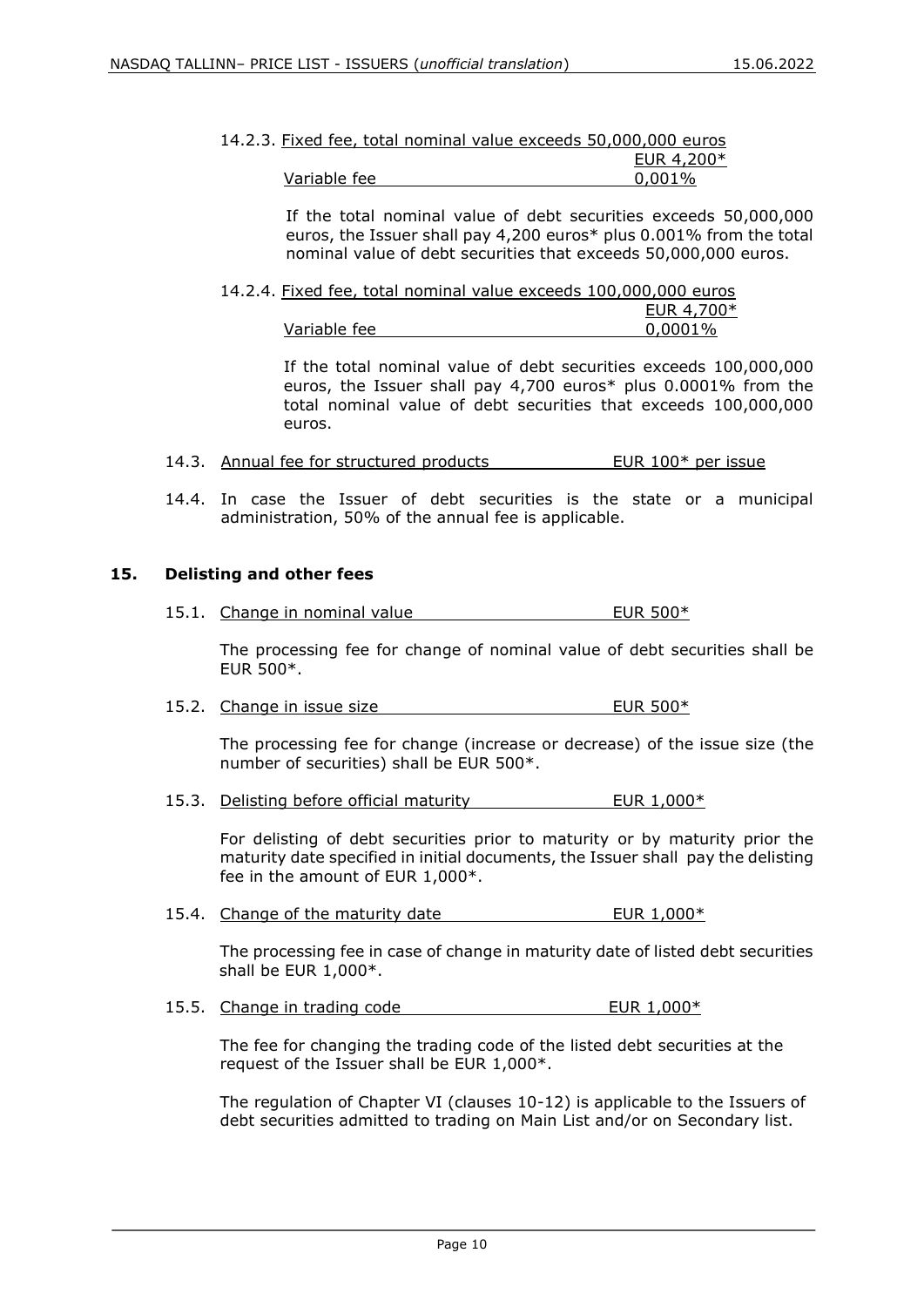# <span id="page-11-0"></span>**VI FUND LIST**

#### <span id="page-11-1"></span>**16. Admission fee**

16.1. Admission fee  $(1<sup>st</sup>$  fund)  $EUR 2.000*$ Additional fee  $(2^{nd}$  and every subsequent fund) EUR 1000 $*$  per fund.

Admission fee for the fund units on the Fund List shall be EUR 2,000 per first fund and EUR 1,000 per second and every subsequent fund.

# <span id="page-11-2"></span>**17. Annual fee**

17.1.1. Fixed fee, total net asset value up to  $10,000,000$  EUR  $1,500*$ 

If the total net asset value of the fund is up to EUR 10 000 000, the Issuer shall pay annual fee EUR 1,500\*.

17.1.2. Fixed fee, total net asset value exceeding 50,000,000 EUR 1,500\* Variable fee  $0.003\%*$ 

> If the net asset value of the fund exceeds EUR 10 000 000, the Issuer shall pay 1,500\*euros plus 0.003% from the total net asset value of the fund that exceeds EUR 10 000 000.

17.1.3. Fixed fee, total net asset value exceeding 50,000,000 EUR 2,700\* Variable fee  $0.001\%*$ 

> If the total net asset value of the fund exceeds EUR 50 000 000, the Issuer shall pay 2,700\*euros plus 0.001% from the total net asset value of the fund that exceeds EUR 50 000,000.

17.1.4. Fixed fee, total net asset value exceeding 100,000,000 EUR 3200\* Variable fee  $0.0002\%*$ 

> If the total net asset value of the fund exceeds EUR 100 000 000, the Issuer shall pay 3,200\*euros plus 0.0002% from the total net asset value of the fund that exceeds EUR 100 000 000.

# <span id="page-11-3"></span>**18. Delisting and other fees**

18.1. Delisting fee EUR 500\*

The issuer shall pay delisting fee is EUR 500\* for the termination of trading in investment fund units/shares.

18.2. Change in trading code EUR 1,000\*

 The fee for changing the trading code at the request of the fund managing or the representing company for the fund units shall be EUR 1,000\* per fund.

18.3. Change in the issue size EUR 500\*

 The processing fee in case of increase or decrease in number of fund units is EUR 500\* per each separate case.